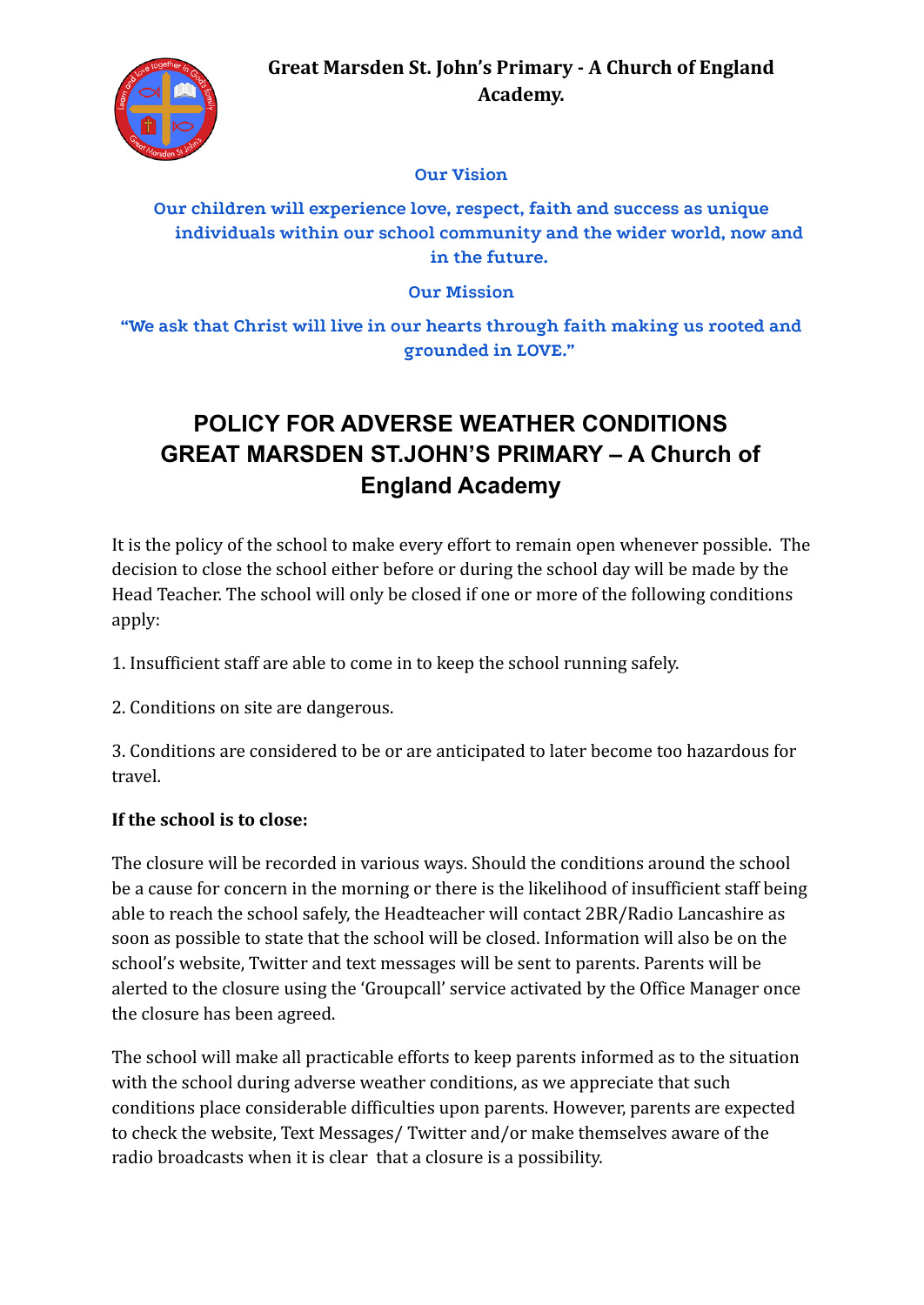The school appreciates that during bad weather children may arrive later than normal; parents should endeavour to contact the school to let them know they are on their way if likely to be delayed. The school recognises there will be isolated instances where families are cut off, even where the clear majority of children can get into school. In such instances parents should inform the school of the circumstances of this exceptional situation, as the school has a duty to clarify the circumstances of each case so as to be able to formally record the absence in the attendance register. Parents acting on the assumption that the school would be closed without gaining confirmation, or failing to inform the school of the circumstances that prevent the child coming into school risks their child being registered as an unauthorised absence. Where the school is officially closed, all absence is counted as authorised absence.

## **Daytime Snow Conditions Affecting the Area**

Should children need to leave early due to worsening conditions; a message will go out on 2BR/Radio Lancashire asking parents/carers to collect their children from the school. In addition, parents will be contacted by text message via Groupcall, email ( the address registered with ParentPay) and Twitter to collect their children. Such an early release will only be contemplated in very extreme circumstances.

## **Emergency Supervision**

Supervision will be available for the children who are left in school. It would be preferable for parents to arrive at the school to collect their children without telephoning first. This way the telephone lines are not jammed by incoming calls.

# **Pathways**

In the event of snow, some pathways will be cleared and gritted. Parents, children and visitors will need to be aware that pathways, even where cleared, do remain dangerous. Children will also be reminded of this in school. Before and after school opening hours, parents are responsible for ensuring their children do not slide or take part in potentially dangerous activities when on the school playground.

In icy conditions the Site Supervisor will salt pathways in all yards but in some circumstances only one pathway may be available. Signs in the yards will make clear where this is located. Essential pathways will be maintained as clear as possible throughout the day.

# **Staff roles and responsibilities.**

Weather warnings sometimes advise against travel unless a journey is "essential". The Department for Education (DfE) has issued guidance on essential journeys in a school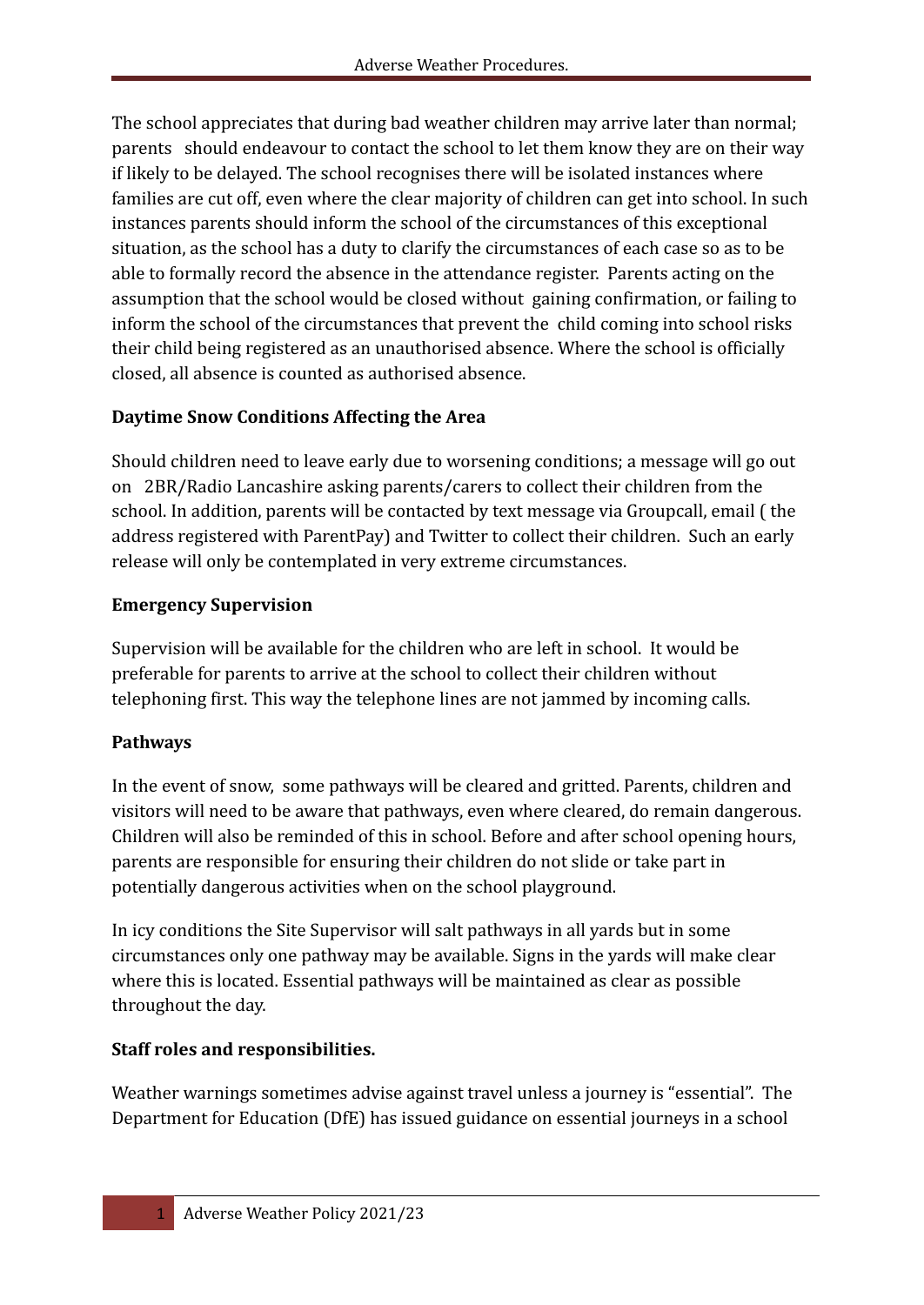context: *"In the Department's view, essential travel includes pupils going to school to keep learning and school staff going to work."*

Within the context of the 'essential travel' definition given above, all staff have the individual responsibility for ensuring that they make every effort to reach school if it is open. This guidance encourages everyone to make their best effort but it in no way compels staff to put themselves at risk by travelling in severe weather conditions. *NB: The headteacher does not have a duty of care towards staff which extends to include the journey to and from school.*

It is the duty of each member of staff to attend work and all staff have a responsibility to make every reasonable attempt to reach their normal place of employment. A declaration of closure should not itself prevent staff from reporting for work. Staff responsibilities:

- Make appropriate plans in advance of bad weather. This might be car sharing, public transport, or walking.
- Where a decision is made by a member of staff not to travel at the start of the day, the responsibility to reach school continues during the course of the day if weather or travel conditions improve.
- Notify their line manager as soon as is reasonably practicable of their late attendance due to adverse weather conditions.
- Must not put themselves at risk where severe weather warnings have been issued.
- If required, obtain permission from the Headteacher to request an early finish, to enable travel in adverse weather conditions.
- Where a school closure has been announced, all staff have a responsibility to check for announcements on re-opening/resumption of normal school operations on the school website, Twitter, email or via the text via Groupcall.

It is recognised that in certain circumstances, staff will not be able to get to work due to localised bad weather, school may still be open. In these circumstances the headteacher should consider the following options and agree with the employee that either:

● Working from home

In certain circumstances it may be agreed that an employee can work from home. This would be on the understanding that the employee can perform duties that are relevant to their normal workload and grade. The work to be undertaken at home must be agreed with all parties and be the subject of normal managerial procedures on return to work.

- $\bullet$  To take the day/s as annual leave
- $\bullet$  To take the day/s as time owing
- To work the appropriate extra hours unpaid
- To take unpaid leave
- A combination of the above.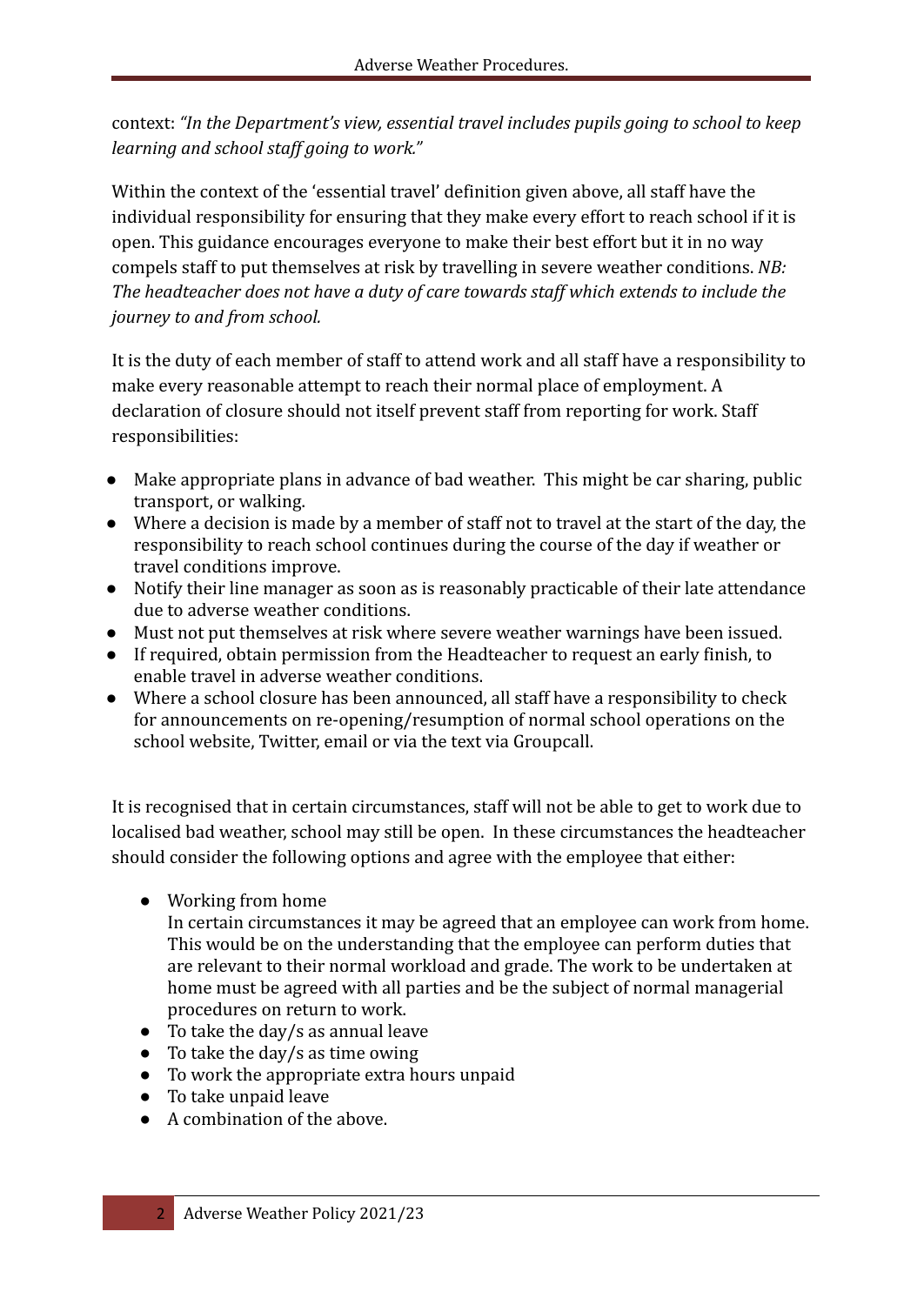#### **Roles and responsibilities in the decision making –**

- The head teacher will liaise with the site supervisor and Office Manager as to local weather conditions. The site supervisor lives within walking distance of school.
- The Office Manager will text via Groupcall to ascertain the likelihood of them being able to get into school for a normal start time. Staff should reply promptly to the Head teacher.
- From here a decision will be made on the understanding that staff should make full effort to get into school should conditions improve later in the day.
- Headteacher will inform the Radio stations, COG and Central Team.
- The Office Manager will inform staff and parents via Groupcall. She will also inform the LA and complete any necessary paperwork.
- Office Admin will Tweet.
- Nicole Ingham will update the website.

#### **Remote Learning -**

As we are a Google school, which uses Google Classroom as a digital learning platform, there will be an expectation that staff will be able to set work and teach remotely during adverse weather closures. We understand that not all children will have appropriate equipment at such short notice and we therefore do not set a blanket presumption that all children will be able to continue their learning in such a situation.

In the Headteacher's absence, the Deputy Headteacher, or member of the Senior Leadership Team on site, will assume responsibility for making all decisions relating to the Adverse Weather Policy.

Policy review - September 2023